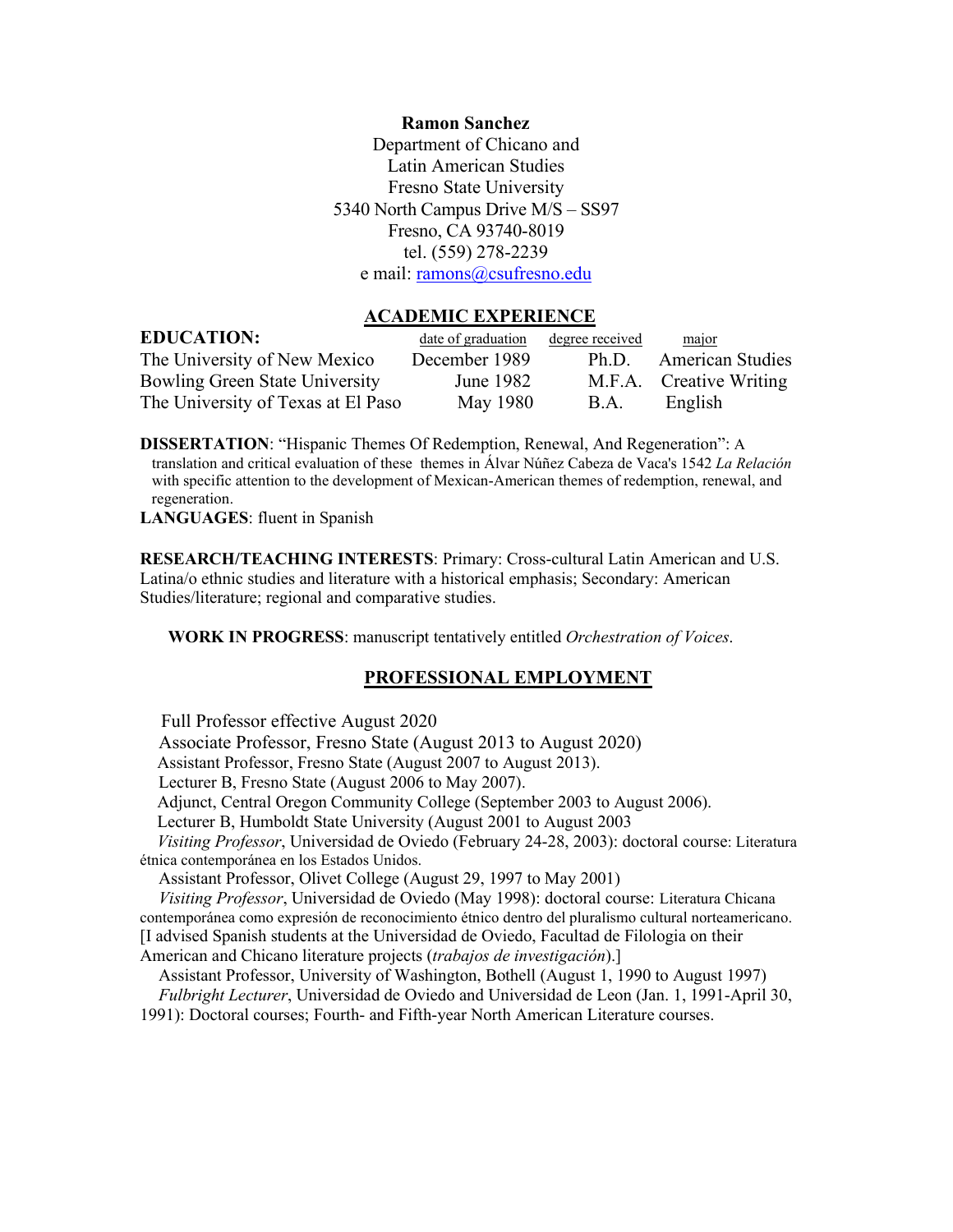## **PROFESSIONAL EXPERIENCE**

## **Non Instructional Assignment:**

Awarded semester sabbatical to work on two articles that later got accepted for publication (spring 2015)

### **SCHOLARLY PUBLICATIONS:**

 Article "Polemic of Privilege: Cabeza de Vaca's 1542 *Relación* and Mota Padilla's 1742 *Historia*, *Capítulo XV*," *Revista de Historia de América*, número 157 (juliodiciembre de 2019): 45-69.

 Article: "Álvar Núñez Cabeza de Vaca's Struggle for a Discourse Validator Which Confirms His True Cristiano Status as *esclavo/cautivo* in His 1542 La Relación," *Revista de Indias*, LXXVIII/274 (Madrid, 2018): 659-686.

 Article: "Slavery and Captivity in Álvar Núñez Cabeza de Vaca's 1542 La Relación." *Corpus: Archivos Virtuales de la Alteridad Americana*, Vol. 6, Nº 2, July-December 2016, online peer-reviewed academic journal.

 Article: "Conflicting Discourses in the Conquest of the Americas in Álvar Núñez Cabeza de Vaca's 1542 *La Relación.*" *Revista de Historia Iberoamericana*, Vol. 5, No. 2, 2012: 82-102.

 Article: "Cultural Discourse and Interpretation of Distressed American Indigenous Communities in Álvar Núñez Cabeza de Vaca's 1542 *La Relación*." *NAKUM*, Vol. 3.1, 2012, online peer-reviewed interdisciplinary academic journal.

 Article: "Discourse Map and Empire Building in Álvar Núñez Cabeza de Vaca's 1542 *La Relación*." *Estudios de Historia Novohispana*, No. 46, enero-julio 2012: 23-45.

Article: "Imperial Memory: The Three Phase Development of the Missionizing Warrior Discourse in Álvar Núñez Cabeza de Vaca's 1542 *La Relación.*" *Corrientes: Revista noruega de estudios hispánicos*, Vol. 1, 2011: 72-91.

 Article: "Northwest and the Conquest of the Americas: Chicana/o Roots Of Cultural Hybridity and Presence." In *Memory, Community, and Activism: Mexican Identity and Labor In The Pacific Northwest*. Eds. Jerry Garcia and Gilbert Garcia. East Lansing, MI: Julian Samora Research Institute, 2005: 23-40.

 Article: "Álvar Núñez Cabeza de Vaca's 1542 *La Relación*: 'Imaginary Cities.'" In *Homage To Alexander von Humboldt Conference: Travel Literature to and from Latin America from the Fifteenth through Twentieth Centuries,* June 18-22, 2001. Ed. Lilianet Brintrup. Humboldt State University and Universidad Autonoma "Benito Juáreza" de Oaxaca: Oaxaca, Mexico, 2005: 273- 279.

 Article: "Chicana/o Cultural Manifestations: Chicana/o Roots in the Rejoinders of Inbetweenness in Álvar Núñez Cabeza de Vaca's *La Relación* (1542)." In *Perspectivas Transatlánticas En La Literatura Chicana: Ensayos y Creatividad.* Coords. María Herrera-Sobek, Francisco Lomelí, Juan Anronio Perles Rochel, Servicio de Publicaciones Universidad de Málaga, Spain, 2002: 267-276.

 Article: "City and a Chicano Evolving Hybridity: Álvar Núñez Cabeza de Vaca's and Gary Soto's Creation and Discovery." In Spanish Association For American Studies *Actas IV Congreso: Travelling Across Cultures*, Eds. Constante González Groba, Cristina Blanco Outón, Patricia Fra López, Susana Jiménez Placer, 24-26 March 1999. Santiago Compostela, Spain: Universidad de Santiago de Compostela, 2000: 509-516.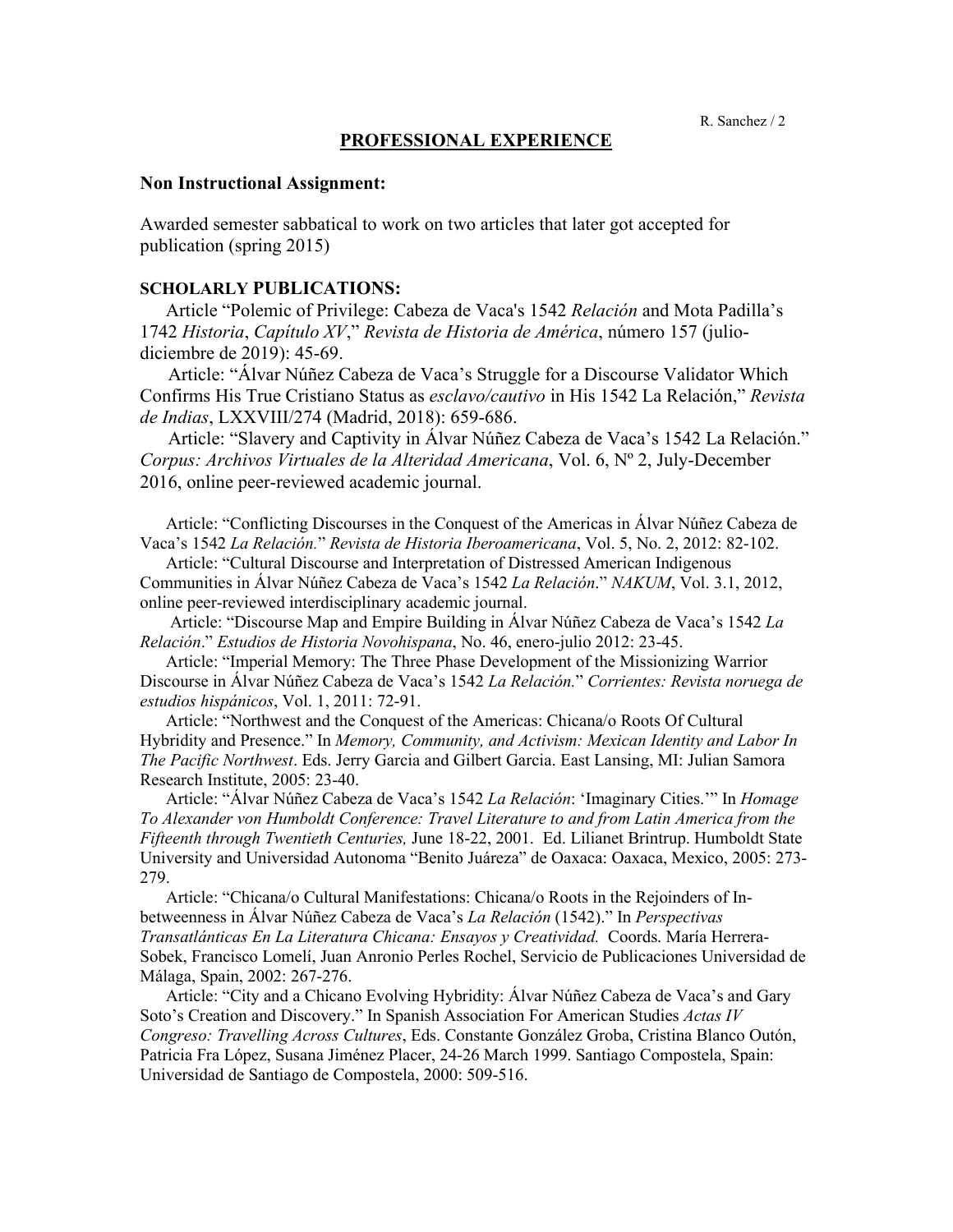Entries on Barbara Brinson Curiel and Celso De Casas in the Third Series of Chicano Writers of the *Dictionary of Literary Biography* Vol. 209. Eds. Francisco A. Lomelí and Carl R. Shirley. Detroit: A Bruccoli Clark Layman Book, 1999: 61-64 and 65-67.

 Article: "Hispanic Cultural Themes of Redemption, Renewal, and Regeneration: Centripetal Forces In A Cross-cultural Experience And Evolving *Mestizaje*." In *ACTES DU VI<sup>e</sup> CONGRÉS EUROPÉEN SUR LES CULTURES D'AMÉRIQUE LATINE AUX ÉTATS-UNIS*, Elyette Benjamin-Labarthe, Yves-Charles Grandjeat, Christian Lerat, eds., 7-9 July 1994. Bordeaux, France: Maison des Pays Ibériques, 1995: 307-318.

 Article: "Environmental Constructs Revealed Through the Voices of the 'Other': Discourse Practices in Álvar Núñez Cabeza de Vaca's 1542 *La Relación*." In *Proceedings of the Conference on Communication and Our Environment*, James G. Cantrill and M. Jimmie Killingsworth, eds., 23-25 July 1993. Marquette, MI: Northern Michigan University Printing Services, 1993: 264-269.

 Article: "The First Captivity Narrative: Álvar Núñez Cabeza de Vaca's 1542 *La Relación*." In *Actas del II Congreso SEDERI*, S. G. Fernández-Corugedo, ed., 21-23 February 1991. Oviedo, Spain: Servicio de Publicaciones de la Universidad de Oviedo, 1992: 247-260.

 Entries on Manuel C. de Baca and Cleofas M. Jaramillo in the Second Series of Chicano Writers of the *Dictionary of Literary Biography* Vol. 122. Eds. Francisco A. Lomelí & Carl R. Shirley. Detroit: A Bruccoli Clark Layman Book, 1992: 40-43 and 154-158.

## **CONFERENCE PAPERS and PRESENTATIONS**

 **February 12-17, 2018**: Paper: "Refracted Castaway Image: Economics, Politics, and Narrative in the Discursive Interpretation of the Polemic of Privilege in Álvar Núñez Cabeza de Vaca's 1542 *La Relación* and Capitulo XV in Matías de la Mota Padilla's 1742 *Historia de la Conquista de la Provincia de la Nueva Galicia*" at the 26th NAAAS Joint National Conference, at the Double Tree Dallas Hotel, Dallas, Texas.

 **February 13-18, 2017**: Paper: "Álvar Núñez Cabeza de Vaca's 1542 La Relación and Capitulo XV in Matías de la Mota Padilla's 1742 Historia de la Conquista de la Provincia de la Nueva Galicia Narrative: Polemic of Privilege" at the 25th NAAAS Joint National Conference, at the Westin Dallas Park Central, Dallas, Texas,

 **February 8-13, 2016**: Paper: "Álvar Núñez Cabeza de Vaca's Superaddressee Concerning the Slavery of African People in His 1542 La Relación" at the 24<sup>th</sup> NAAAS Joint National Conference, Global Diversity Network, at Crowne Plaza Executive Center, Baton Rouge, Louisiana.

**February13-18, 2012**: Paper: "Conflicting Discourses in the Conquest of the Americas in Álvar Núñez Cabeza de Vaca's 1542 *La Relación*" at the 20th NAAAS Joint National Conference at Crowne Plaza Executive Center, Baton Rouge, Louisiana.

**February14-19, 2011**: Paper: "Cultural Narrative Markers Dios, Vuestra Magestad, and Indio and an Interpretation of American Indigenous Community Disruption and Demographic Catastrophe in Álvar Núñez Cabeza de Vaca's 1542 *La Relación*" in the Panel: *Latin American History/literature* for the NAAAS Joint National Conference at Crowne Plaza Executive Center, Baton Rouge, Louisiana.

**February 8-13, 2010:** Paper: "Imposition, Responses, And Limitations Of The *Cristiano*/Hispanic Framework in Álvar Núñez Cabeza de Vaca's 1542 *La Relación*" at the NAAAS Joint National Conference at Crowne Plaza Executive Center, Baton Rouge, Louisiana.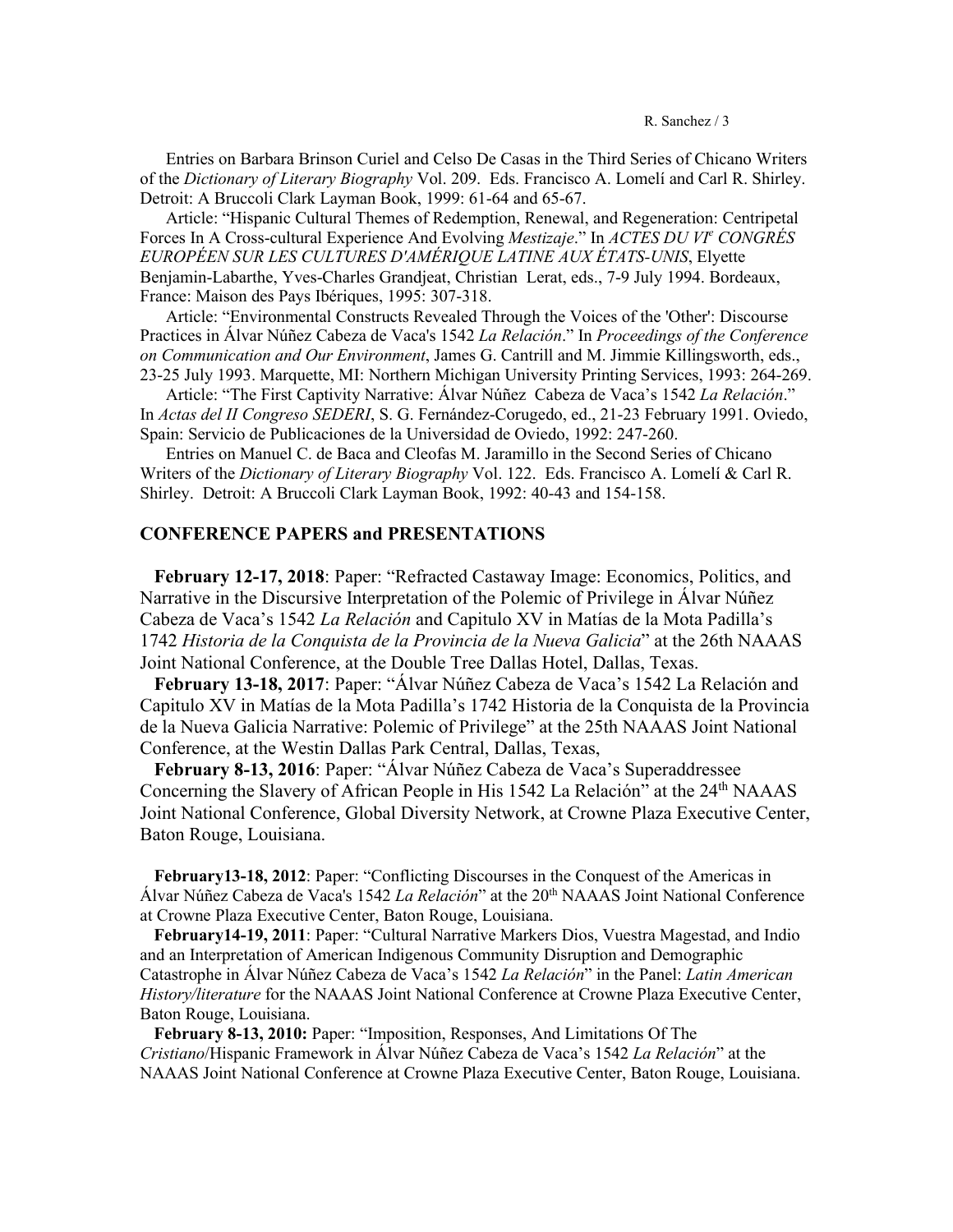**November 7-8, 2008:** Paper, "Food, Culture, and Politics: Practical and Ideological Survival in Álvar Núñez Cabeza de Vaca's 1542 *La Relación,*" at the *Conference of the Pacific Coast Council on Latin American Studies* (**PCCLAS**) 2008 Conference at University of Nevada, Las Vegas, NV.

 **April 9-12, 2008:** Paper: "The Missionizing Discourse-created Space In Álvar Núñez Cabeza de Vaca's 1542 *La Relación,*" for the *Rocky Mountain Council for Latin American Studies 2008 Annual Conference*: "Work, Migration, and Globalization: Contested Journeys in Multi-Ethnic U.S." at Radisson Woodlands Hotel, Flagstaff, Arizona.

 **November 2, 2007:** Paper: "Álvar Núñez Cabeza de Vaca's 1542 *La Relación* As Discursive Map Which Attempts To Make Space Culturally Understandable: An Itinerary-like Discursive Construct And The Cultural Inscription Of The American Space," for the *Conference of the Pacific Coast Council on Latin American Studies* (**PCCLAS**) at Claremont McKenna College, Claremont, California.

 **March 22-25, 2007:** Paper: "Unexpected Bases For Discourse and Literature: Kingdoms And Vassals And Orchestration Of Voices In Álvar Núñez Cabeza de Vaca's 1542 *La Relación*" at **MELUS** (Society for the Study of the Multi-Ethnic Literature of the U.S.) 21<sup>st</sup> Annual Conference: "Work, Migration, and Globalization: Contested Journeys in Multi-Ethnic US Literature," at Piccadilly Inn University Hotel, Fresno, CA.

 **November 3-4, 2006:** Paper: "To Interpret In Order To Control: Cabeza de Vaca's 1542 *La Relación*, Gonzalo Guerrero, And Aguilar, And The Orchestration of Changing Circumstances" at the Conference of the Pacific Coast Council on Latin American Studies (**PCCLAS**): *Change in Latin America*, at California State University Dominguez Hills, Carson, CA.

 **April 2-6, 2003:** Paper: "Roots and Principles of Liberation Theology in Álvar Núñez Cabeza de Vaca's 1542 *La Relación*" at XXX National Association for Chicana and Chicano Studies Annual Conference, *No More Wars: Sovereignties, Sexualities, Human Rights*, at Millennium Biltmore Hotel, Los Angeles, CA.

 **May 21-23, 2002:** Paper: "Chicana/o Cultural Manifestations: Chicana/o Roots in the Rejoinders of In-betweenness In Álvar Núñez Cabeza de Vaca's *La Relación* (1542)," at III International Conference on Chicano Literature at *Casa Diocesana de Espiritualidad*, Málaga, Spain.

 **June 18-22, 2001:** Paper: "Álvar Núñez Cabeza de Vaca's 1542 *La Relación* And 'Imaginary Cities,'" at Alexander von Humboldt Conference: Travel Literature to and from Latin America from the Fifteenth through Twentieth Centuries at Humboldt State University, Arcata, CA.

 **March 22-25, 2000:** Paper: "Dynamics of *La Lucha* and *Liberación*: Álvar Núñez Cabeza de Vaca's Unintended Transgression Of Borders In His 1542 *La Relación,*" at National Association for Chicana and Chicano Studies National Conference at Portland, OR.

 **April 28-May 1, 1999:** Paper: "A Missionary Position: Álvar Núñez Cabeza de Vaca and The Orchestration Of Identity," at National Association for Chicana and Chicano Studies National Conference at San Antonio, TX.

 **March 24-26, 1999:** Paper: "City and a Chicano Evolving Hybridity: Álvar Núñez Cabeza de Vaca's and Gary Soto's Creation And Discovery," at IV *Congreso* of the Spanish Association For American Studies, Universidad de Santiago Compostela, Spain.

 **April 30, 1997:** Paper: "Marginalization and Dehumanization Aspects of The Immigration Experience In The Chicano Literary Tradition: The Waste Land," at Eastern Washington University's 1997 Cinco de Mayo Lecture Series at Cheney, WA.

 **December 9-10, 1994:** Paper: "Conqueror vs. Ascetic: The Monologic Impact in Establishing Community in Álvar Núñez Cabeza de Vaca's Incarnation of Conquest," at Speech Communication Association of Puerto Rico Conference in San Juan, Puerto Rico.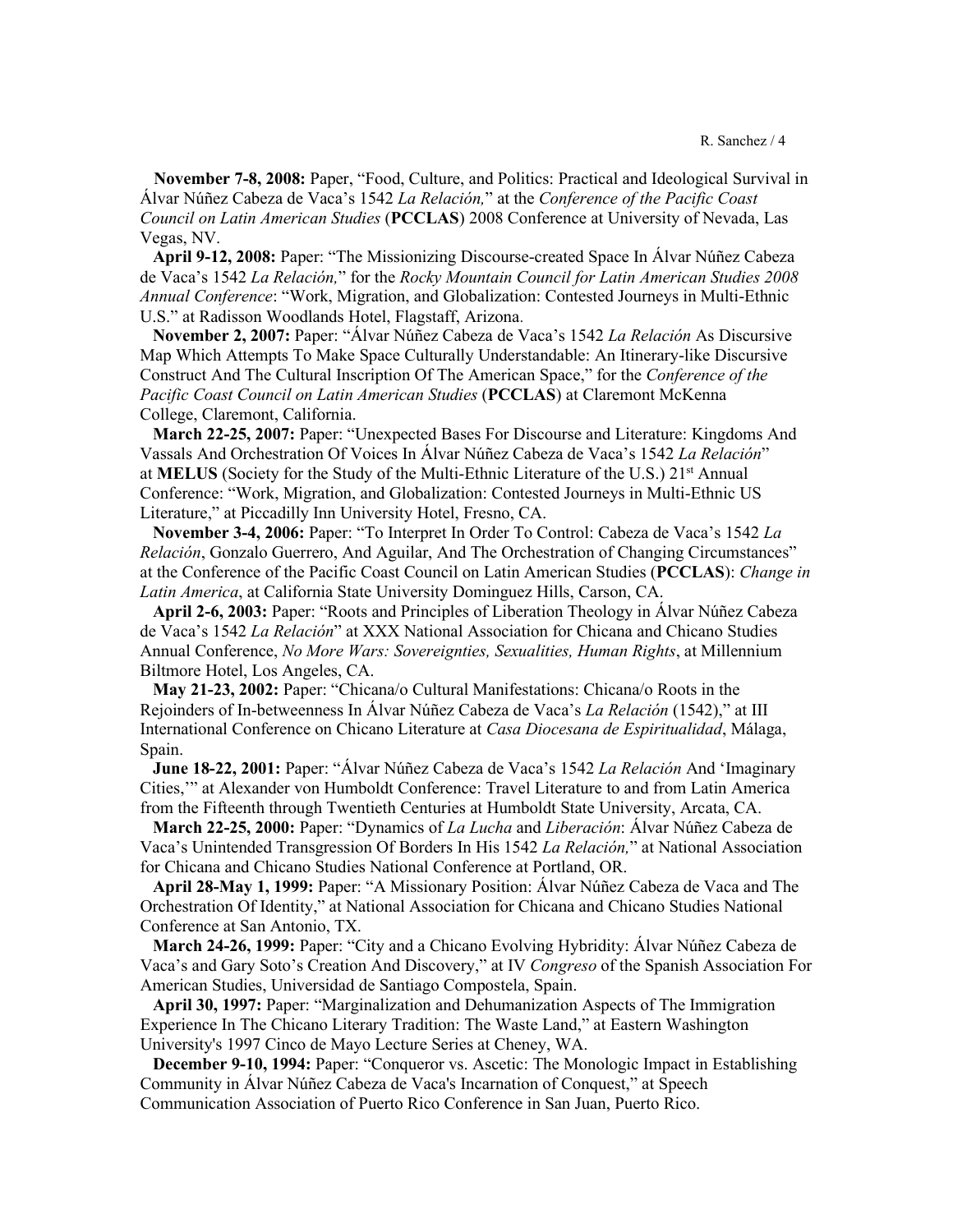**July 7-9, 1994:** Paper: "Hispanic Cultural Themes Of Redemption, Renewal, and Regeneration: Centripetal Forces In A Cross-cultural Experience And Evolving *Mestizaje*," at VIth European Conference on Latino Cultures in the U.S. in Bordeaux, France.

 **July 23-25, 1993:** Paper: "Environmental Constructs Revealed Through the Voices of the 'Other': Discourse Practices in Álvar Núñez Cabeza de Vaca's 1542 *La Relación*," at the Conference on Communication and Our Environment at Big Sky, Montana.

 **April 28, 1993:** Paper: "The Voices of the 'Other' in Cabeza de Vaca's 1542 *La Relación*," at Chicano Arts: Fragments of Our Culture-- Cinco de Mayo Program, Eastern Washington University, Cheney, WA.

 **March 25-27, 1993:** Paper: "Álvar Núñez Cabeza de Vaca's Incarnation of Conquest: Conqueror vs. Ascetic," at the 1993 National Association for Chicano Studies Conference at San Jose.

**March 26-28, 1992:** Paper: "Hispanic Themes of Redemption, Renewal, and Regeneration," at the 1992 National Association for Chicano Studies Conference at San Antonio, TX.

 **February 21-23, 1991:** Paper: "The First Captivity Narrative: Álvar Núñez," at Univerisdad de Oviedo's *II Congreso SEDERI*, Oviedo, Spain.

 **April 13, 1990:** Paper: "A Waste Land Answer in Chicano Literature," at University of New Mexico's English Department's Southwest Symposium.

## **RESEARCH GRANT AND AWARDS**

*Jan and Bud Richter Center for Community Engagement and Service-Learning*: awarded a \$5,000 grant for promotion of CLAS Service-Learning courses (awarded January 3, 2018).

 I along with Drs. Herrera and España-Najera were awarded the *Fresno State Summer Teaching Innovations Academy Mini-grant*, \$5,000, (May 7, 2012).

Awarded *College of Social Sciences Research/Creative Activities Award*, a \$3,000.00 research grant for expenses on "An Examination of *Relaciones Geográficas*" (April 9, 2008).

Awarded with co-grant writer Dr. Maria Lopes \$8,000 grant [beginning September 2008] from the *College of Social Science Grant and Mini-Grant Program* for *Central Valley Latin American Project Lecture Series and Conference* (December 3, 2007).

Awarded *Culture Education Grant* to assist with the costs of presenting the Latino Film Celebration (May 2003).

*Fulbright Lectureship Award for Spain*: lecturer on American Literature at the Universities of Oviedo and Leon: doctoral course "Twentieth Century Voices of Alienation in U.S. Novels: A Multi-Cultural Reaction" and Fourth-and Fifth-year (undergraduate) North American Literature courses with a survey of Chicano Literature (Jan.1991).

Awarded grant from *Graduate Student Association Student Research Allocation Committee* for the acquisition of a positive copy of the 1542 edition of Cabeza de Vaca's *La Relación* (March 10, 1986).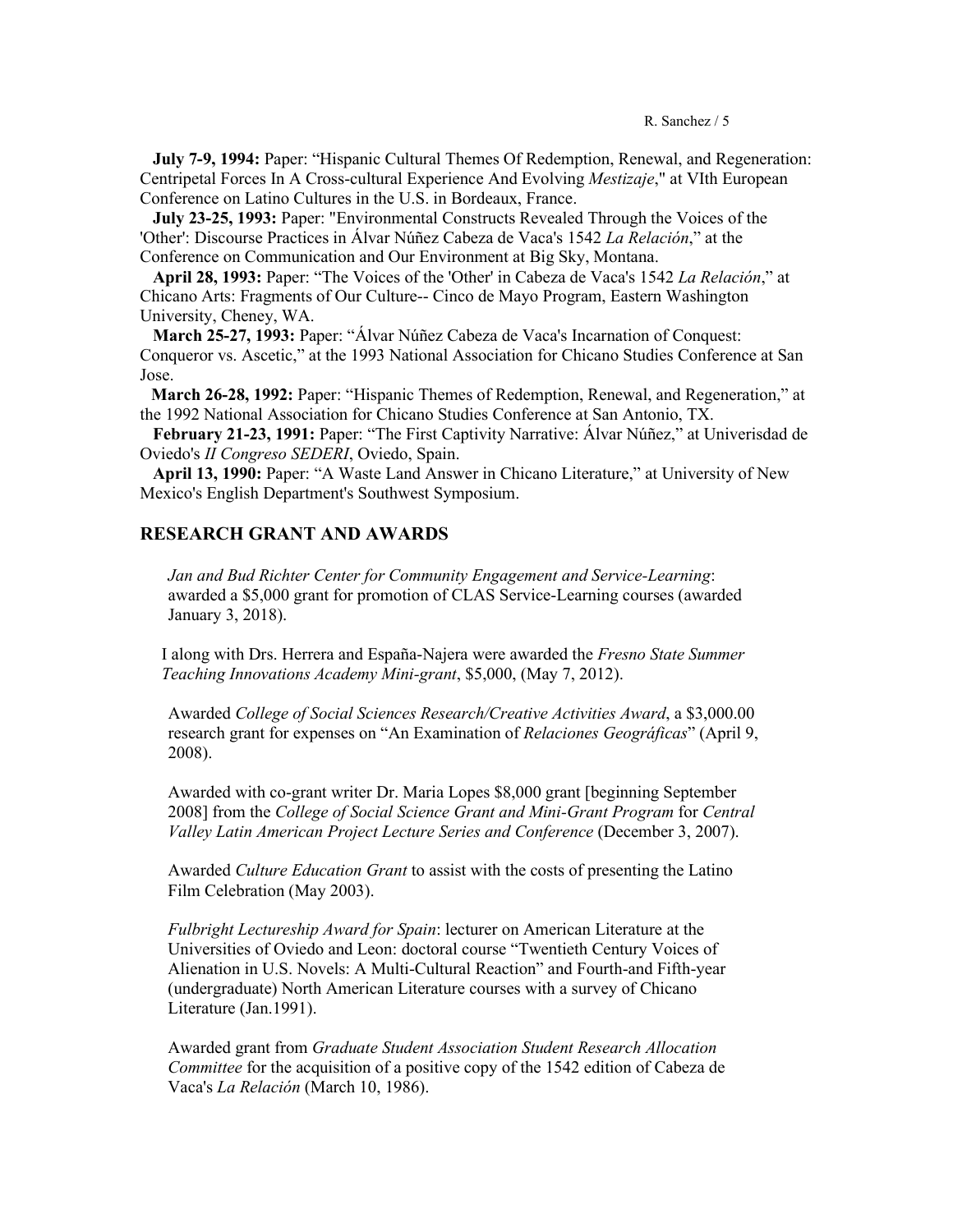R. Sanchez / 6

## *New Courses/Curriculum Development*

April 25, 2017: Converted CLAS 145 into a *Service-Learning* (approved March 2, 2018)

September 2013: Change the course number classification of CLAS 116 to **CLAS 120**  and the title change from *Cultural Change and the Latin*o to *Latina/o Cultural Changes* (approved May 28, 2014)

Summer 2014: Converted CLAS 3 course from face to face to online mode and implemented the CLAS 3 online course (approved August 22, 2014)

# **UNIVERSITY AND COMMUNITY SERVICE**

# **The Scholarship of Application Collaboration**

Turquoise Moon Series: The Labyrinth, Organizer and presenter of poetry reading, Wednesday, March 21, 2018 (3:30 p.m.-5:00 p.m.).

Music of America Committee: established the Music of America Concert Series, member contributing to organizing and planning, 2016-2017.

# **University Development:**

## *Faculty Development and Committee Work at the Department, College, and University Level***:**

Chair of the Chicano and Latin American Studies Department, beginning August 15, 2020-

CLAS Department SOAP (Student Outcomes Assessment Plan) Coordinator, fall semester 2012 to September 30, 2019.

 Chair of the CLAS Department Research Committee, beginning August 2012-2015: 2016-2019.

Chair of the CLAS Department Personnel Committee Chair, 2013-2015; 2016-2019. CLAS Academic Senate Senator, April 24, 2017 to April 27, 2020.

Senate Executive Committee appointed member on the Task Force on General Education, December 1, 2016-April 27, 2018.

Chair of Chicano and Latin American Studies Department Committee on the Protection of Human Subjects, 2014-2015, 2017.

Learning Assessment Team: assessment group, January 11 and 12, 2016. *Self-study Coordinator* for the Chicano Studies B.A. degree program, from October 4,

2013 to end of spring semester 2016.

CLAS Department GE Assessment Coordinator, fall 2012-spring 2015. Fresno State University Budget Committee, October 19, 2011-December 2014. I was Equal Employment Opportunity Designee, September 6, 2013.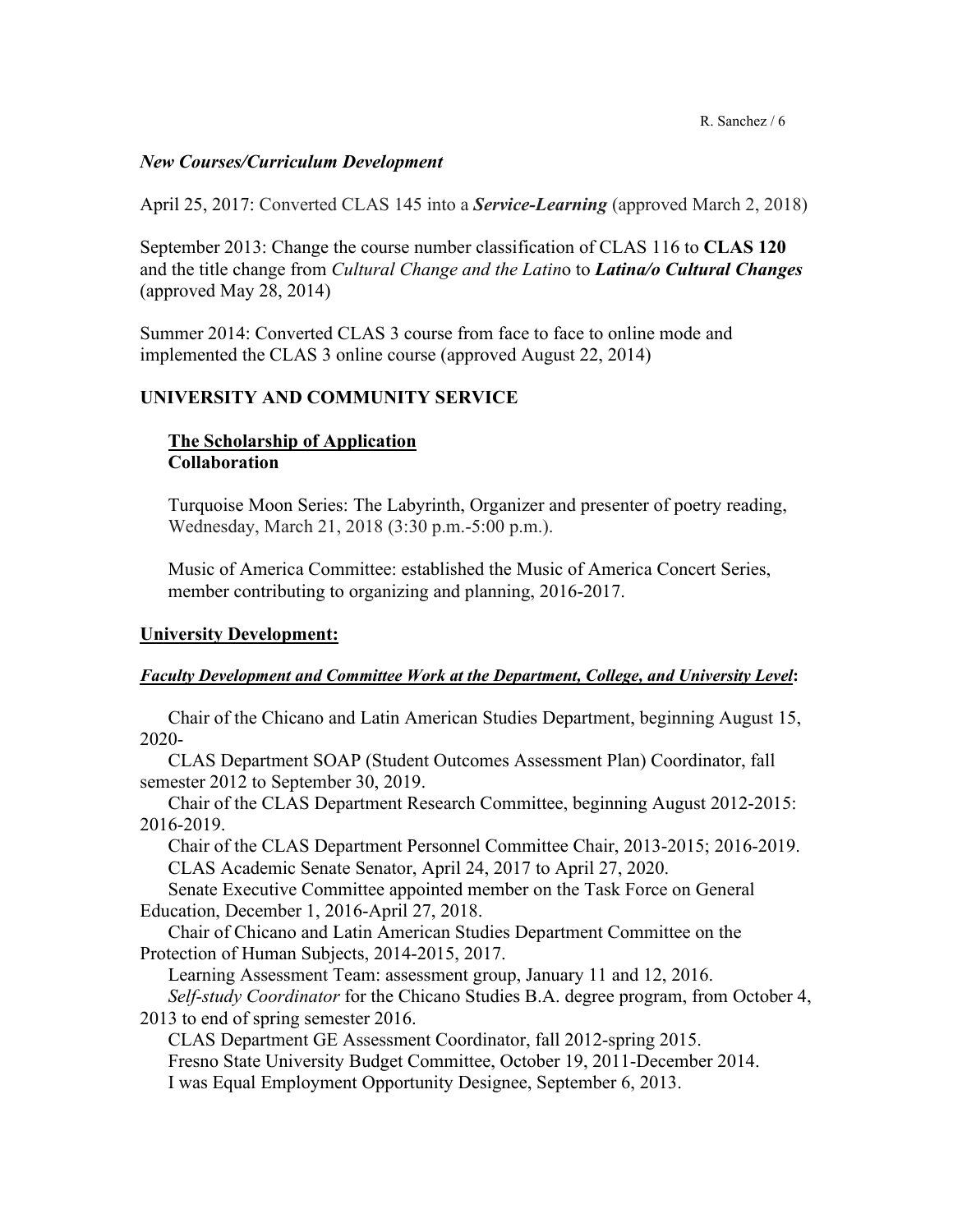I represented the CLAS Department for the Dog Days advising, 2:00 p.m.-3:30 p.m., Social Science Building 215, July 22, 2019; Dog Days Student Orientation: June 26, 24, 30, July 9, 2015.

Promoted along with Drs. Annabella España-Nájera and Maria Lopes the Latin American Studies major at a CLAS Department informational table at the *Local Latina Leadership Conference*, at Henry Madden Library 2206, 2:30 p.m.-4:30 p.m., March 14, 2013.

Member of the Fresno State COSS International Education Committee, beginning in 2011. Organizer and panelist of the "Who Are You Or What Are You Panel: Creating/ Constructing Identity Through Words, Stories, Images**"** as part International Education Week. Panel Presentation consisted of panelist Drs. Keith Jordan (Art and Design Department), Alex Espinoza (English Department), and I (Ramon Sanchez, Chicano and Latin American Studies). The event was at Music Building 160, 4:00 p.m. to 5:30p.m., November 17, 2011.

Save Ethnic Studies Coordinating Committee member of Save Ethnic Studies presentation of speakers Sean Arce and Alexandro Escamill, teachers from the Tucson Unified School District, at Fresno State McLane Hall 161, 3:30 p.m.-5:00 p.m., March 3, 2011.

Member of the Fresno State *Curriculum and Course Design and Instructional Task Force*: Task force explores ways to better integrate the expert knowledge of the professor with  $21<sup>st</sup>$ Century-oriented methods of instructional delivery in both online and on the ground classrooms, 2010-2011.

Organizer and panelist of the "Beginnings and Renewals: Millenialism, 2012, and other Ends" Panel Presentation which consisted of panelist Drs. Lisa Weston (English Department), Keith Jordan (Art and Design Department), Howard Hendrix (English Department) , Sergio LaPorta (Armenian Studies), and I (Ramon Sanchez, Chicano and Latin American Studies). The event was at Music Building 160, 4:00 p.m. to 5:30p.m. November 16, 2010.

Committee member of the Fresno State Administrator Support Coordinator Search Committee (CLAS/Social Science) [College Committee] 2010. (October 8, 12, 2010). Member of the Fresno State Latina/o Faculty and Staff Association (2009-2011). Served on *Immigration Committee* (2006-2011).

Served in Fresno State, CLAS Department Assessment Committee 2008-2010.

Member of the CVLA Project Committee that produced the *Central Valley Latin American Project Pamphlet*, May 28, 2009.

Member of the **2009 CLAS Central Valley Conference Committee** for the 2009 Chicano and Latin American Studies Central Valley Conference, *Independencia en las Américas: History, Impact, and Consequences* at Fresno State campus (Friday) March 27, 2009 (for period of June 4, 2008-May 28, 2009).

Served on Fresno State University, Campus Planning Traffic and Safety Subcommittee (2008-2009).

Served in *Southeast Asian Symposium Committee* (2008-2009).

Organizer and coordinator of Fresno State Central Valley Latin American Project *Immigration Film Series* at McLane Hall 161, February 20, March 12, and April 16, 2008 (5:00- 10:00 p.m.) and May 3, 2008 (3:00-7:00 p.m.).

## **Professional Growth:**

### *Professional Development Activity (meeting, seminars, workshops, conferences, etc.)***:**

I completed the Foundations of Virtual Instruction course training and all the learning outcomes, June 8, 2020-June 28, 2020.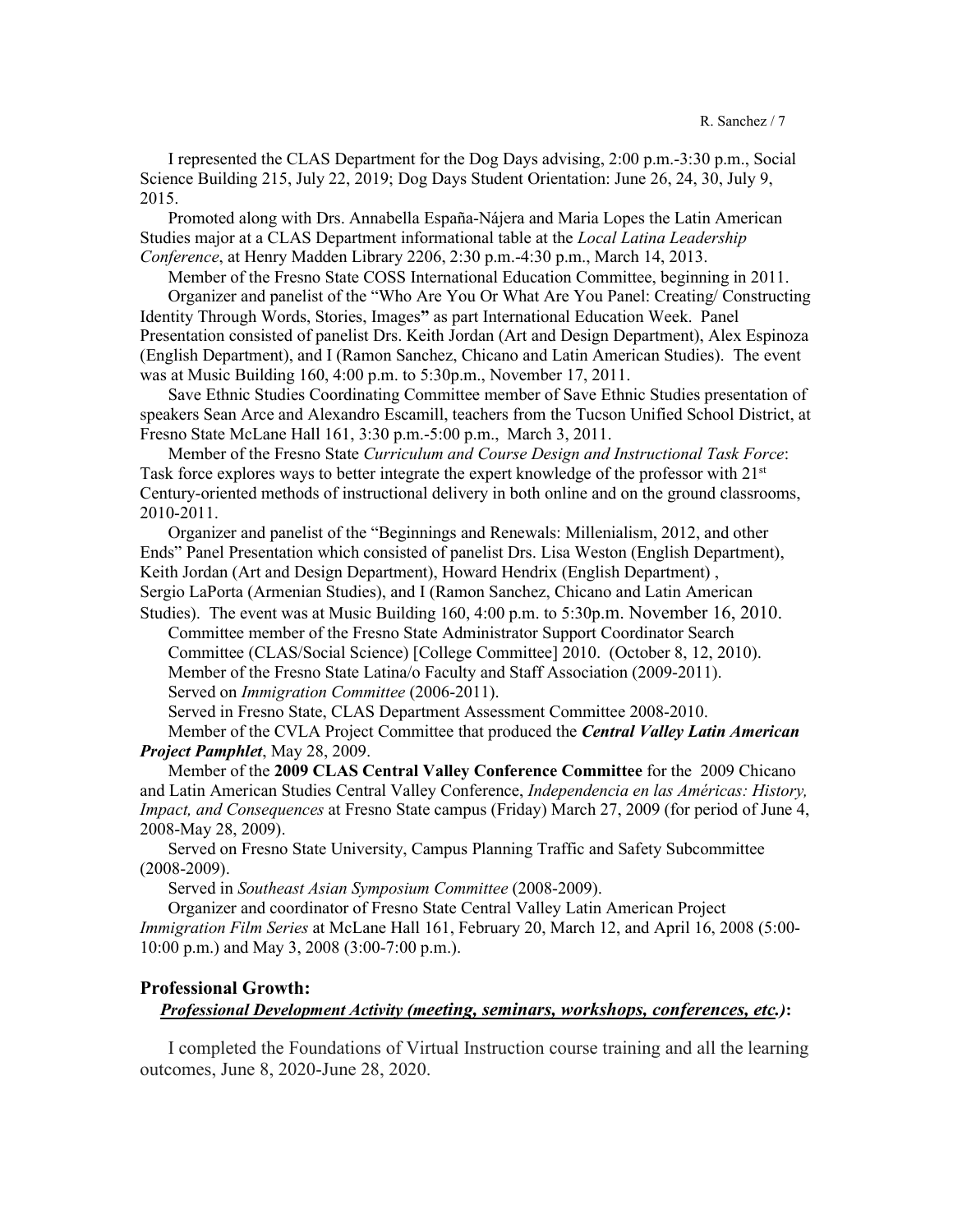R. Sanchez / 8

For completing the activities related to the fall 2018 Online Blended and Teaching Q1 (Q1 Introduction to Teaching Online), I was awarded \$500 in professional development funds: January 22, 2019.

I received the certificate *Growing with Canvas @ Fresno State*: December 12, 2018. I successfully completed Introduction to Teaching Online Using QLT training and received the certificate of completion: October 18, 2018.

I took the Q1 *Introduction to Teaching Online using QLT* course entitled "How to teach online using QLT": October 1, 2018-December 31, 2018.

I attended the networking lunch for the *Online and Blended Teaching Certificate* in the Center for Faculty Excellence (Fresno State University campus): 12:00 p.m.-1:00 p.m., on Friday, September 28, 2018.

I applied and was accepted to the Online and Blended Teaching Certificate Program at Fresno State: September 11, 2018.

Attended ARRC (Advisor Request Recordkeeping Component) workshop training, Social Science 205A: September 22, 2017.

Attended CFA Fresno Chapter faculty information gathering, at Vintage Room: 11:00 a.m.-1:00 p.m., Wednesday, September 27, 2017.

I was granted a \$1,500 summer stipend for participating in the *Service-Learning* Summer Intensive Course Redesign Grant sessions: May 22-26, 2017.

Member of the CLAS Department College of Social Sciences Tenure Density Hire Search Committee, which was very successful: December 9, 2016-May 10, 2017.

As CLAS Department Assessment Coordinator, I attended *Fresno State Assessment Conference*, Fresno State University: 12:00 p.m.-5:00 p.m., February 5, 2016.

I and Dr. Annabella España-Nájera (CLAS Department) participated in SOAP feedback interview with Outside SOAP Assessor Dr. Debra Jackson, at Fresno State University, McKee Fisk 203B: 11:00 a.m. to 12:10 p.m., September 3, 2014.

I was granted a \$1,500 summer stipend for converting the CLAS 3 face to face course to online instruction in the *TILT Training and Course Conversion to Online*: August 22, 2014.

Attended On-line Workshop at HML 2130: 2:00 p.m.-4:00 p.m., February 14, 2014. Officially enrolled into the Teaching Online and Blended Courses on Blackboard: January 27, 2014.

I attended the Fall Assessment Coordinators' meeting at Smittcamp Alumni House, Board/Whitten Conference Room: 8:30 a.m.-10:00 a.m., November 8, 2013.

I attended the 2014-2015 Program Review Orientation meeting at Henry Madden Library 2108: 9:00 a.m.-10:00 a.m., October 28, 2013.

Completed Equal Employment Opportunity Designee Training Workshop at Fresno State University, 3212 Madden Library, 3:00 p.m.-4:30 p.m.: September 5, 2013.